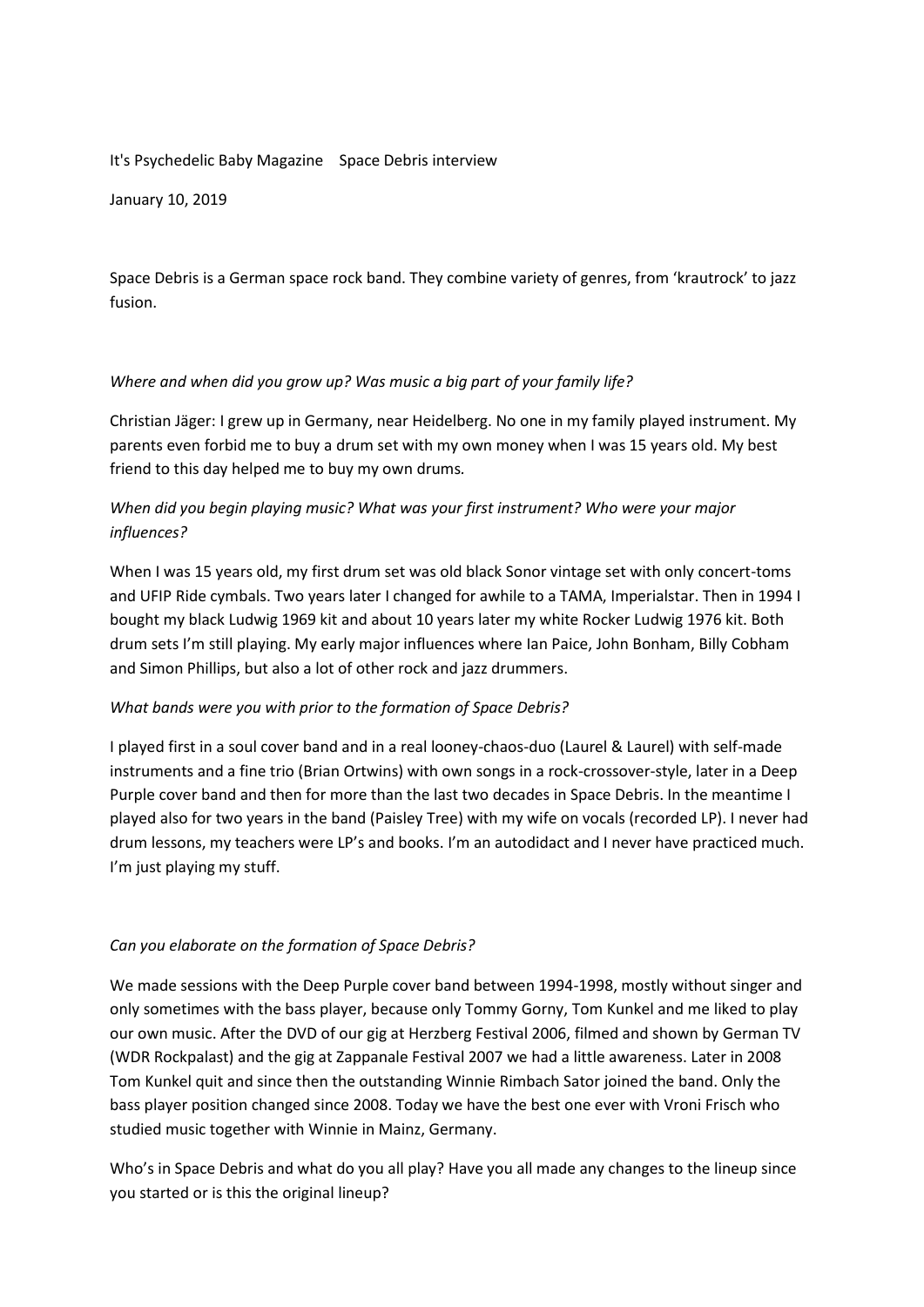Today's line up is: Vroni Frisch on bass, Tommy Gorny on guitar, Winnie Rimbach Sator on keyboards, and me on the drums/artwork/recording/mixing etc.

### *When and where did Space Debris play their first gig?*

August 5th 2008 at Open Air Festival Neonfest Odenwald, very freaky, with installations of neonartists.

### *How did you decide to use the name 'Space Debris'?*

A friend, Christian Horle listened to the early demo tapes for the first LP and had this band name idea, he also did the photos of the Palmyra artwork. She's A Temple, which is also out as a reissue with much more of that photo artwork plus now added coloured inner sleeves.

*Krautrocksessions 1994 – 2001 was your first release that captured the beginning of your band. What can you tell me about these recordings?*

Oh, those sessions have original and very innocent spirit and are very imaginatively played. Very deep feelings, very true sound recorded with 1-4 Mikros analog.

#### *Breitklang is your own label.*

I do the whole label work, that's what we call 'breitklang', but it's not a company. I first used this word in the liner notes of the first album. I worked on two mono recordings with stereo equalizer to get something like a room-feeling. If you make for example the 4khz louder at the left channel and quieter at the right channel and then the 5 khz louder at the right channel and quieter at the left and so on, then you will get a sound of a larger room and with headphones it's wider ('breit' means wide).

#### *What's the songwriting process like?*

No classic songwriting. We are playing without written or verbal arrangement. Only sometimes with the beginning cord, so we are doing 'spontaneous composing' (like Holger Czukay of Can called such kind of music), that means that we build structures by playing and we try not to do only plus one unchanging riff, we try to develop melodies and rhythms by listening to every musician.

*Were you inspired by psychoactive substances like LSD at the time of writing the albums?*

No, never, we don't even drink much beer! Our drug is music.

*Improvisation is a big part of your life.*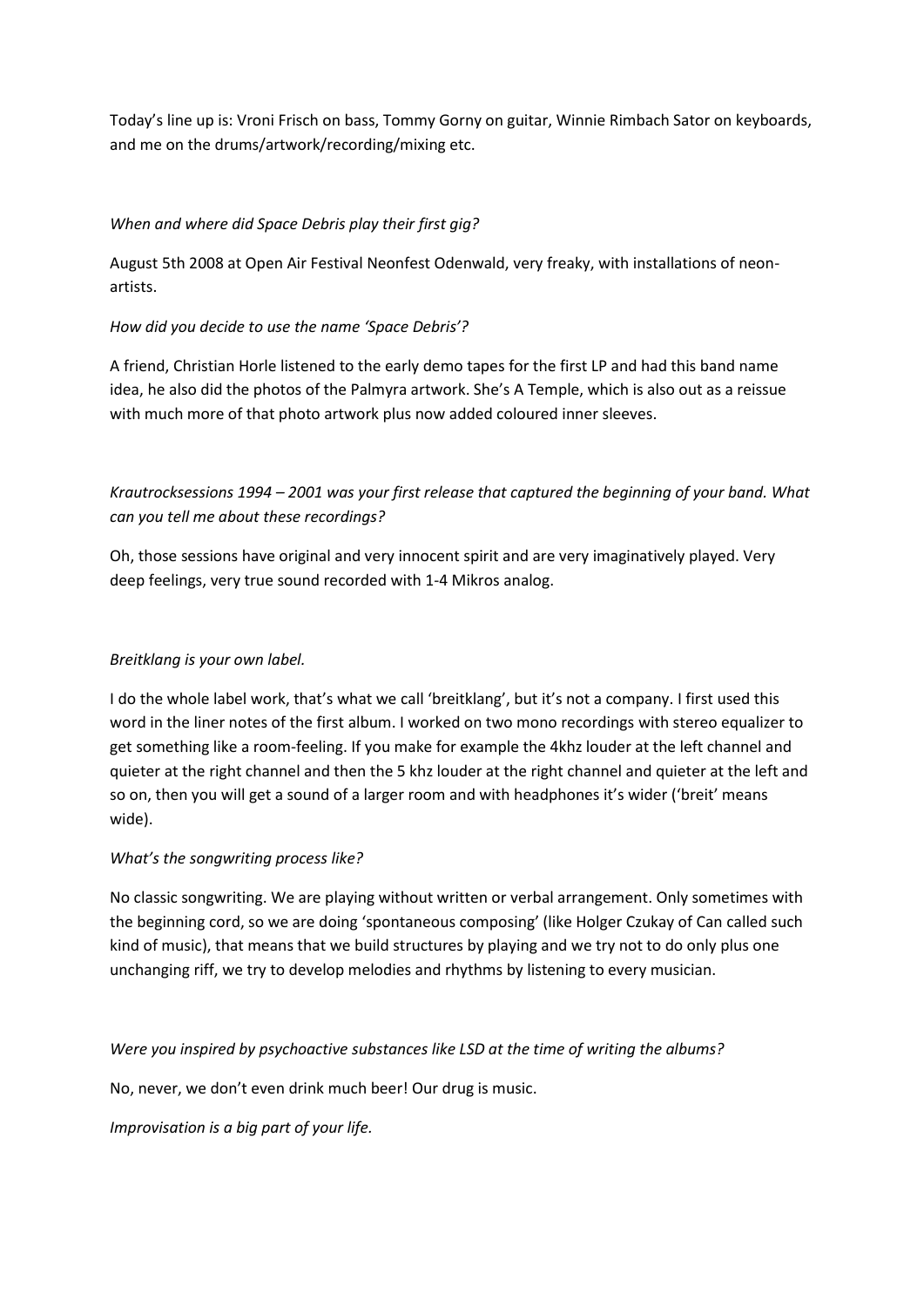Yes, it's not my way to plan things and construct the things to reach a definite purpose. Things must flow and you must ride on the wave of the flow, no ambitions, only the ambition to make music which transports true and real emotions of the musicians.

# *I usually ask about particular albums, but that would be absolutely impossible in your case. You released so much different albums. Would you like to take us back and go through your discography?*

The first four albums were played with the previous keyboarder Tom on the Hammond. We played every week together and become fans of our own music, because we start doing only the music we like the most. The third album has the first consistent recording and a sound concept. The Archive-CDs are tapes with older recordings and not from the actual members. Albums with Winnie on the keys are different and with more style and sounds. They are more consistent. Winnie's and mine favorite is still She's A Temple but also Behind The Gate and Mountain Ultimate. The older recordings like Elephant Moon was much more abstract and experimental, but the actual recordings are more concrete and mature.

So to give an orientation: the last studio LP Behind The Gate (2017) has the highest quality in sound and the last live LP Mountain Ultimate (2018) is together with She's A Temple (2013) as the best live performance of Space Debris.

## *Is there any unreleased material?*

Yes, at the end of this year we will publish two archive CDs Volume 5 and 6. Volume 5 will include original and unreleased track from 2006 (from the LP Three) and Volume 6 is a complete Free festival concert of 2012 (Freak Valley Festival). At Bandcamp you can listen to example of a previously not released track "Villamountain" from the She's A Temple concert.

## *I really enjoyed listening to Behind The Gate.*

Oh, thank you! Behind The Gate is a record with Janni Schmidt on bass, he also plays with Miler Anderson and Pete York and it was the right fourth puzzle for us. The recordings were made in two sessions, so the sound and the feeling is very uniformly distributed and at a high level. We nearly topped the band level in my opinion with the new Mountain Ultimate live LP. Recorded with very professional bass player Vroni Frisch. Tommy Gorny and Winnie Rimbach Sator know each other now for about 10 years, so understanding and experience is great for this style of work.

## *What other musical activities have you undertaken?*

Tommy is playing in a folk band Fleadh with an Irish songwriter. They are often doing gigs. Winnie is a professional. He's playing with Imakyo, Mine and H1scOre and he has his own label: Exo10Records. Vroni plays also with Mine and is doing jazz with the band Jatzt. She is also a composer of orchestra music.